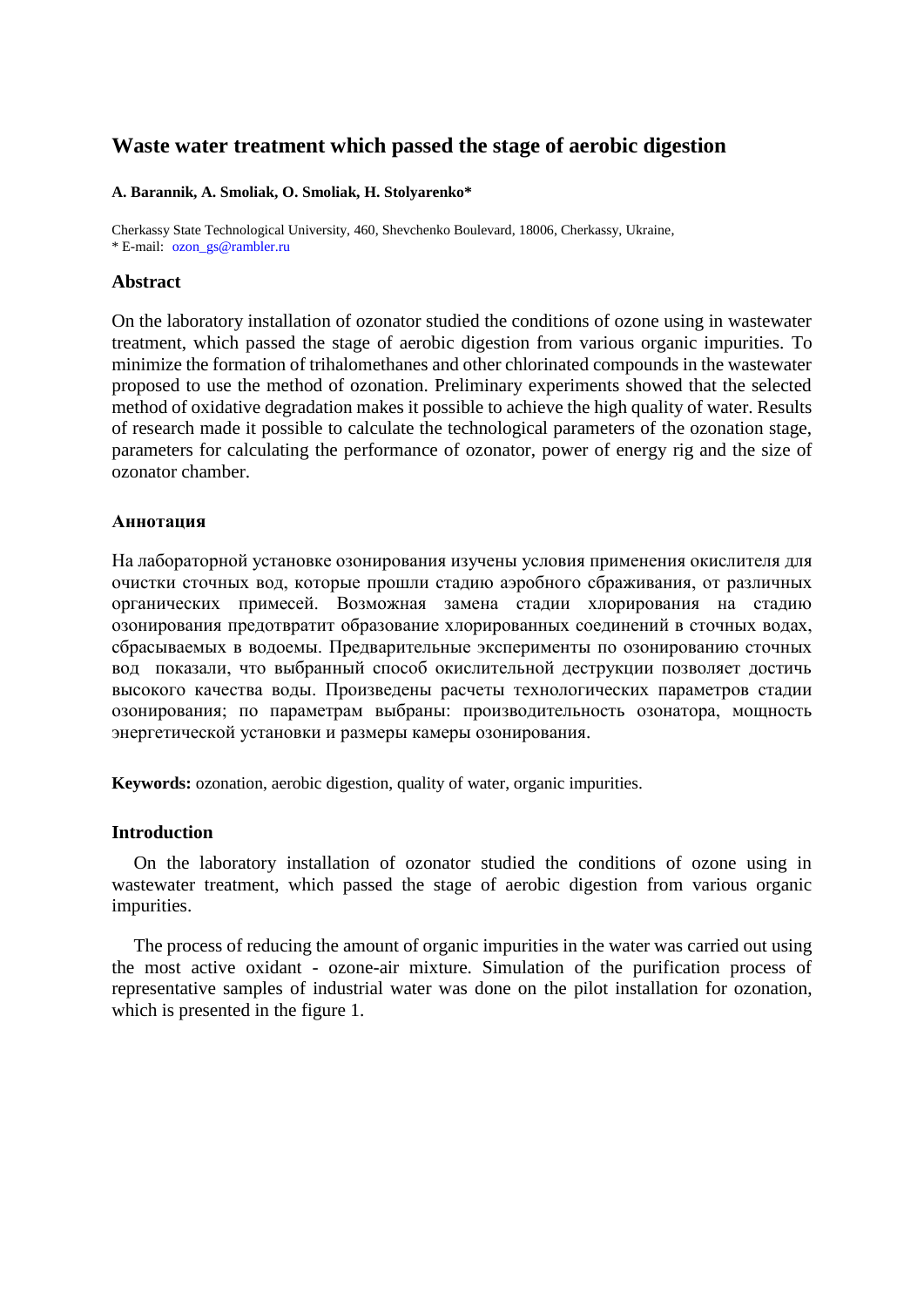

**Figure 1** The scheme of installation for ozonation.  $1 -$  compressor;  $2 -$  monostat;  $3 -$  rotameter;  $4 -$  unit for air drying; 5 – ozone generator; 6 – step-up transformer; 7 – column of ozonation; 8 – spectrophotometer; 9 – Drexel glass with a solution of KI;  $10 -$  with solution for cleaning;  $11 -$  container with clean solution;  $12 -$  drip pan;  $13$ linear autotransformer.

For determining of optimal operation of laboratory installation we investigated the dependence of the productivity of the installation from voltage. Results are shown in the table 1.

**Table 1** The dependence of the performance installation from the voltage.

| Voltage, kV          |  |    |  |  |
|----------------------|--|----|--|--|
| Performance of $O_3$ |  | ∠. |  |  |
| $10^{-2}$ g/min.     |  |    |  |  |

For determining the ozone in the gaseous phase was used the iodometric method. Measurement and control of ozone concentration was carried out outlet of the ozone generator and output of the contact column of ozonation. The results of analysis are shown in the figure 2.

For the purpose of simplify the method of determining the ozone in the gas phase, reduction the detection time, improving the accuracy of analysis, automation of control method was used the method of spectrophotometry. Was built the calibration graph for determination of ozone in the gas phase on the spectrophotometer SF-45 by correlating the results of determining of the optical density of the gas mixture and the actual content of ozone, which was determined by iodometric method. For the construction of the calibration graph the ozone - air mixture from the ozonizer was sent to the gas cuvette of spectrophotometer, and then passed through the vessels of Drexel which prepared for the research the ozone content by iodometric method. Samples were collected outlet of ozonator with constant mode at different air flow rates. At the same time measured the optical density of the gas flow at the wavelength of 254 nm.

The results of the definitions are shown in the table 2. From the obtained data was constructed the calibration graph which used in the research for determining the concentration of ozone in the gas phase by optical density.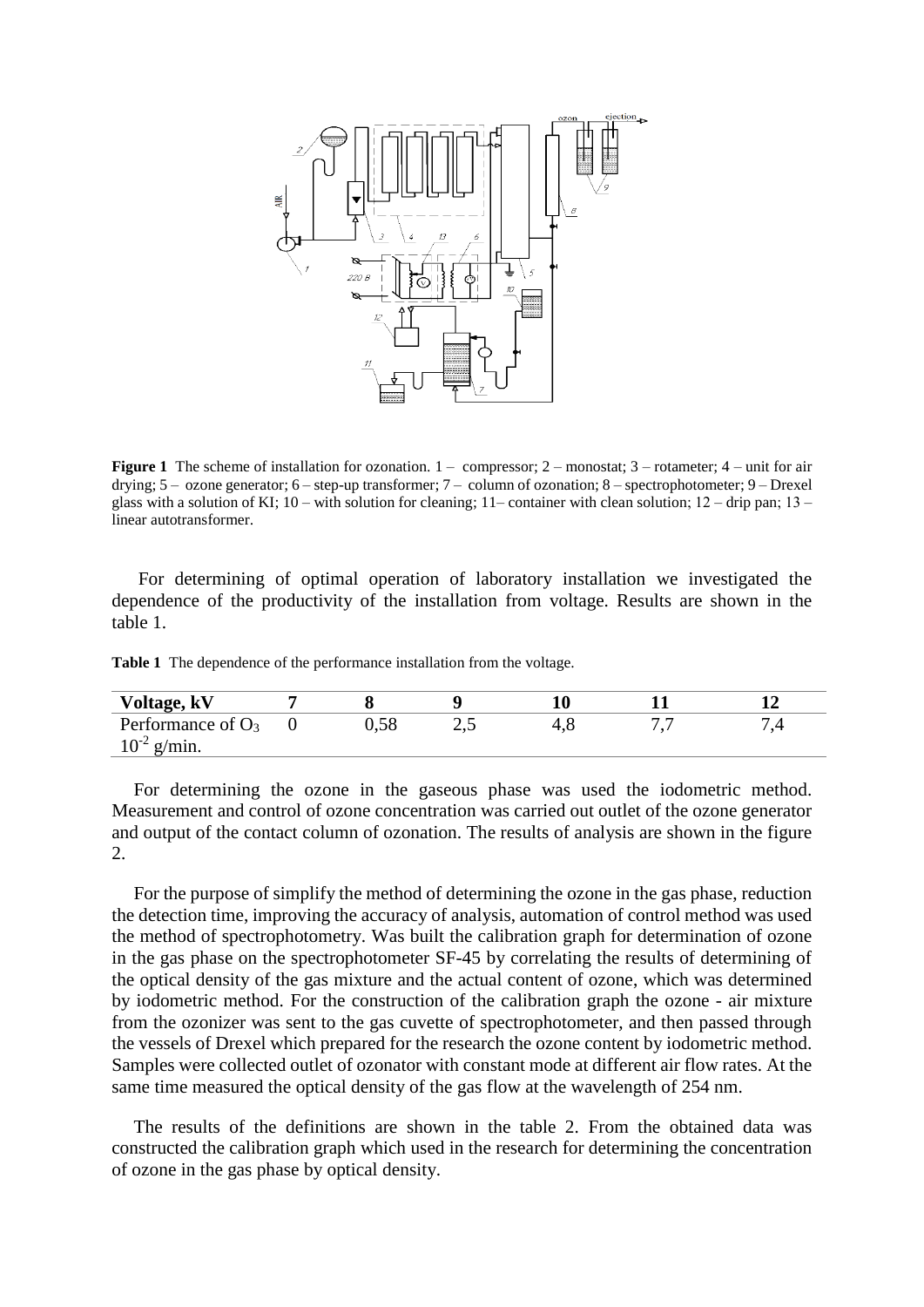| $N_2$ | <b>Rotameter</b><br>showing | The optical density<br>of the gaseous<br>mixture, nm | The volume 0,1 N<br>$Na2S2O3$ , that gone to<br>titration, ml | The ozone<br>concentration in<br>the gas phase,<br>$%$ vol. |
|-------|-----------------------------|------------------------------------------------------|---------------------------------------------------------------|-------------------------------------------------------------|
|       |                             | 680                                                  | 3,6                                                           | 0,29                                                        |
|       | 10                          | 650                                                  | 4,0                                                           | 0,212                                                       |
| 3     | 20                          | 610                                                  | 4,7                                                           | 0,145                                                       |
|       | 40                          | 595                                                  | 5,0                                                           | 0,118                                                       |
|       | 60                          | 575                                                  | 5,25                                                          | 0,075                                                       |
|       | 80                          | 505                                                  | 5,3                                                           | 0,06                                                        |

**Table 2** Dependence the concentration of ozone from the air flow.

Representative sample of water after aeration tanks and irrigation fields contains in its composition some organic impurities because of incomplete aerobic fermentation. To minimize the formation of trihalomethanes and other chlorinated compounds proposed to use the method of ozonation. Preliminary experiments showed that the selected method of oxidative degradation makes it possible to achieve the high quality of water. Decreasing the amount of organic contaminants in the working solution is easily achieved by single-stage ozonation.

The main indicators of ozonation process are the following factors:

1. The specific ozone consumption  $(g/m<sup>3</sup>$  of solution).

2. The contact time of the liquid and gas phases which are necessary for color reduction or COD reduction to the predetermined level.

3. Effect of pH on the time of ozonation and ozone consumption.

4. Effect of temperature on the bleaching solution and COD.

5. Kinetics the color change of the solution and COD reduction of solutions (the kinetics of oxidation reactions of organic compounds was not studied).

6. The coefficient of ozon using.

7. The amount of residual ozone in the liquid phase by varying the contact time (testing the possibility liquid-phase oxidation by bypass).

Methods of carrying out of experiments of ozonation the working solutions consisted of the following steps:

1) preparation the installation of ozonation for launch, sorbent regeneration from the water vapor;

2) preliminary work of ozonators for output the discharge tubes to mode;

3) adjusting the parameters of gas supply, stabilization of the ozone content in the gas stream, determining the concentration of ozone, ejection the ozone into the atmosphere is made by the bypass line to the atmosphere;

4) Connection the mixer in the ozonation column. There is a sample of the solution (the volume of the sample of ozonation is 250 ml). The value of volume of the sample is related to performance of the laboratory ozone generator and with the need (While studying the kinetics of bleaching solution and reducing COD) to eliminate the influence of diffusion processes of dissolution of ozone. While studying the kinetics of ozonation in the stationary conditions (expenditures of the liquid and gas phase are constant) establishment of expenditure of the liquid phase carried out in parallel with stage 3, depending on the expenditure of the gas phase.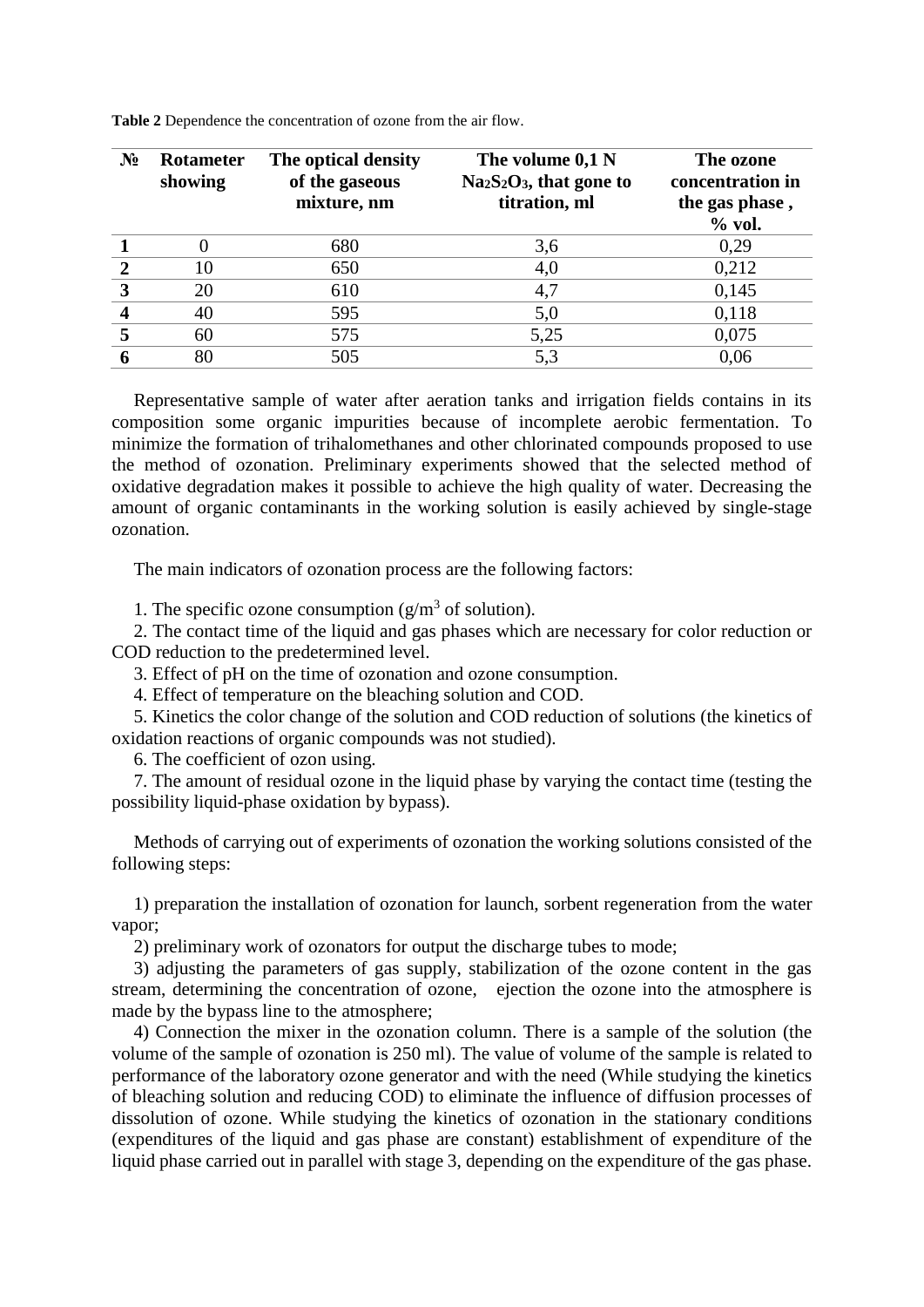5) determination of kinetic parameters is performed by measuring the concentration of ozone in the gaseous and liquid phases, by the response function of the ozonation column; measured by the speed of change the optical density of ozone while keeping constant the flow rates of the liquid and gaseous phases, the temperature in the an ozone generator, tension of high-voltage electrode, ozone concentration at the inlet of reactor.

The described technique of ozonization not different from known methods of studying the kinetics of ozonolysis, where the main parameters are changing the concentration of  $\overline{O_3}$  in the gaseous phase at the outlet of the reactor. The kinetic parameters of discoloration the liquid phase were determined by the changing the optical density of ozonated solution in the visible region of the spectrum (transparent for ozone).

To monitoring the changes in the amount of the organic impurities selected the change in the degree of cleaning solution by chemical oxygen demand (COD). COD was determined by dichromate method.

Preliminary experiments of ozonation of solutions found that for preventing the diffusion effects in the studies of kinetics of discoloration and reduction the COD for the liquid phase volume of 250 ml volumetric rate of gas flow is 7,7g / min. Specific consumption of ozone which was used for bleaching and absorption determined by the integral method, by calculation the equation of the material balance. Considering that bleaching for any class of organic compounds is the act of breaking one of ties in the molecule. Gross reaction of ozone - mixture of organic compounds can be considered as a first-order reaction (by ozone), based on this the kinetics of the bleaching phenomenon should be comply with the exponential function, which corresponds to the reaction of the 2nd order.

To eliminate the effects of various mineral impurities, accurate determination of the necessary parameters of ozonation, and above all the dose of ozone and the time of contact of phases, previous experiments were carried out on the model solutions, which contained some organic compounds with concentration of COD in the range of 150 - 220 mg/L.

**1**. To determine the dose of ozone  $(D<sub>03</sub>)$  constructed the graphical dependence of ozone concentration at the inlet and outlet of the ozonator ( $CO_3 = f(\tau)$ ) from the time of handling the solution. A dose of ozone which is necessary for complete cleaning the sample of solution, defined as the difference between the amount of ozone, which was filed on the handling of solution in an amount of not absorbed ozon.

Graphical integration depending  $Do_3 = f(\tau 0, \tau)$ , on the figure 2, determined the area which corresponds to the unit costs of ozone. After scaling the values of the area and the graphical integration were identified the real unit costs of oxidant. Calculated Do<sub>3</sub> is 4,44.10-3 g/ml.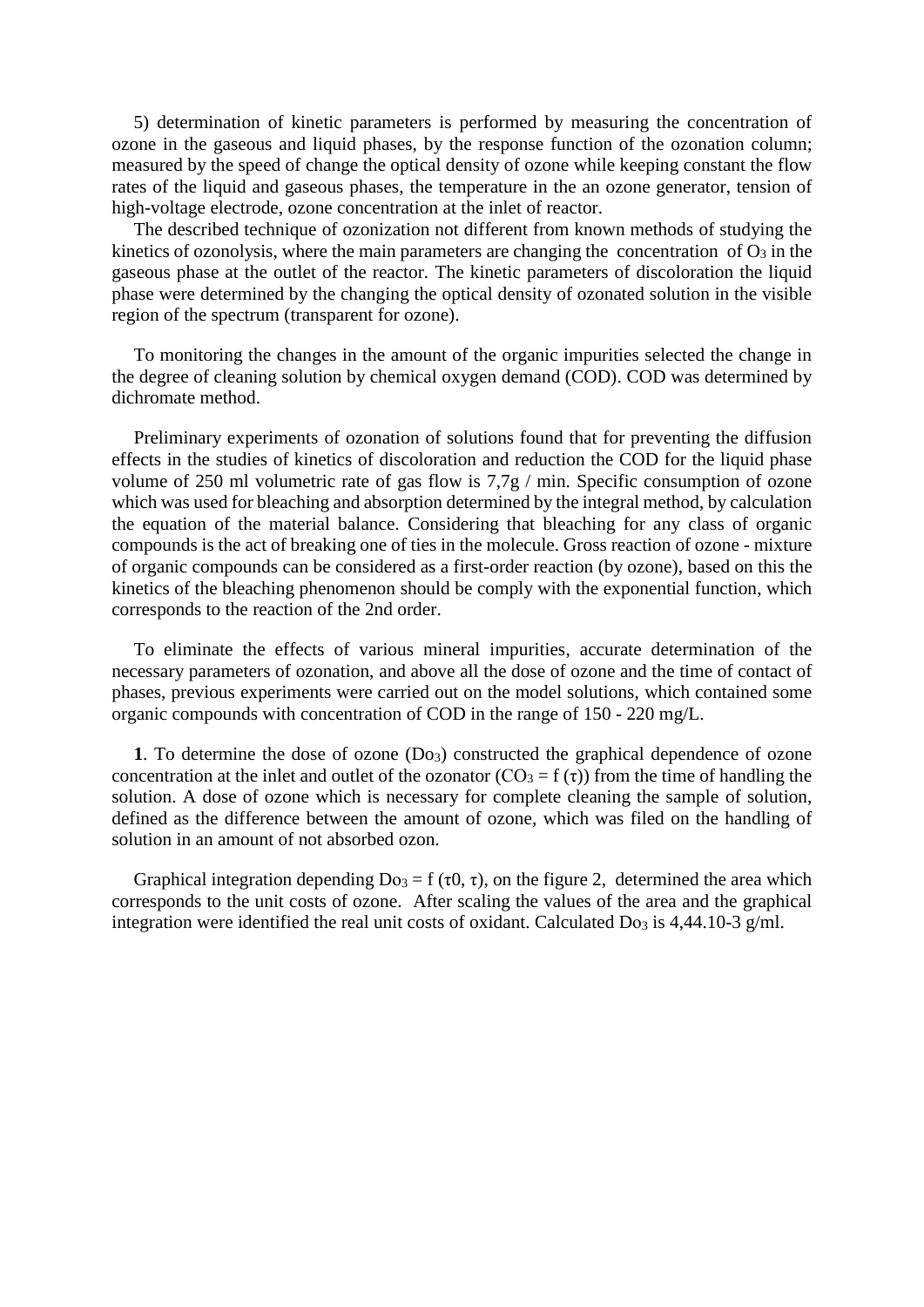

**Figure 2** The dependence of the amount of ozone which is absorbed from time.  $1 - O_3$  content in the ozone - air mixture inlet of the bubbling apparatus,  $2$  – change the concentration of  $O_3$  during processing of distilled water,  $3$  – change the concentration of  $O_3$  during processing of waste water.

**2**. Investigated the dependence of the COD from the dose of ozone, the height of the liquid layer, the concentration of ozone in the initial ozone - air mixture, time of ozonation. Experimental data are presented in table 3.

| $N_2$                   | $\mathbf{COD}, \mathbf{mg}$<br>$O_2/L$ | The height of the<br>liquid layer, cm | C of ozon, $%$ o <sub>6</sub> | The time of<br>ozonation, min |    |
|-------------------------|----------------------------------------|---------------------------------------|-------------------------------|-------------------------------|----|
|                         | before                                 | after ozonation                       |                               |                               |    |
|                         | ozonation                              |                                       |                               |                               |    |
| $\mathbf{1}$            | 150                                    | 125                                   | 100                           | 0,075                         | 10 |
| $\boldsymbol{2}$        | 150                                    | 85                                    | 100                           | 0,075                         | 30 |
| $\mathbf{3}$            | 150                                    | 65                                    | 100                           | 0,075                         | 60 |
| $\overline{\mathbf{4}}$ | 150                                    | 110                                   | 100                           | 0,212                         | 10 |
| 5                       | 150                                    | 65                                    | 100                           | 0,212                         | 30 |
| 6                       | 150                                    | 35                                    | 100                           | 0,212                         | 60 |
| 7                       | 150                                    | 90                                    | 100                           | 0,29                          | 10 |
| 8                       | 150                                    | 30                                    | 100                           | 0,29                          | 30 |
| 9                       | 150                                    | 30                                    | 100                           | 0,29                          | 60 |
| 10                      | 150                                    | 145                                   | 10                            | 0,29                          | 10 |
| 11                      | 150                                    | 135                                   | 10                            | 0,29                          | 30 |
| 12                      | 150                                    | 120                                   | 10                            | 0,29                          | 60 |
| 13                      | 150                                    | 115                                   | 50                            | 0,29                          | 10 |
| 14                      | 150                                    | 75                                    | 50                            | 0,29                          | 30 |
| 15                      | 150                                    | 55                                    | 50                            | 0,29                          | 60 |
| 16                      | 150                                    | 90                                    | 100                           | 0,29                          | 10 |
| 17                      | 150                                    | 35                                    | 100                           | 0,29                          | 30 |
| 18                      | 150                                    | 30                                    | 100                           | 0,29                          | 60 |

**Table 3** Experimental data of changing the value of COD from the time of ozonation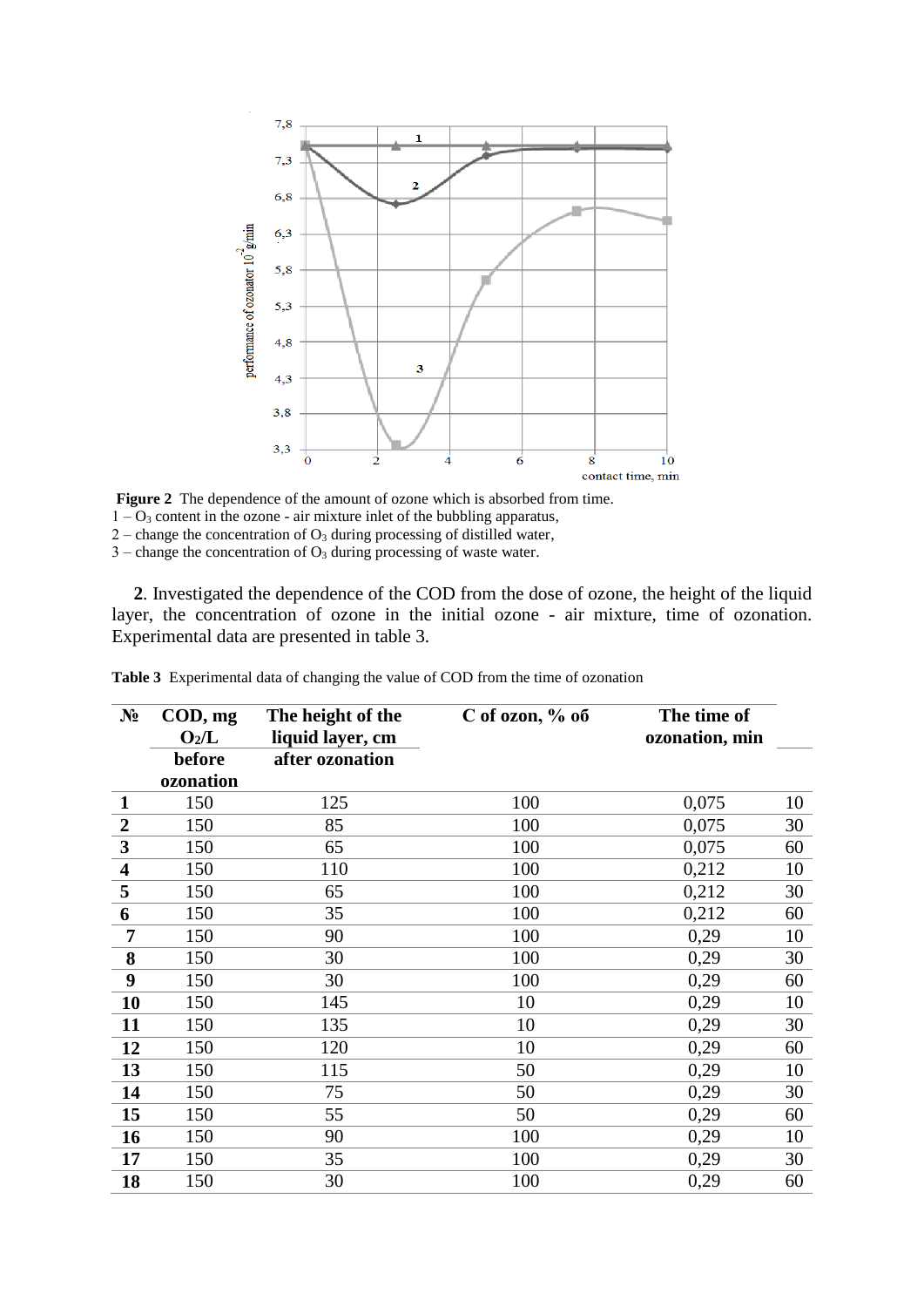Relevant depending of changes the COD during the ozonation of solutions are shown in the figure 3.



**Figure 3** Dependence the COD from the concentration of ozone in the ozone - air mixture, % vol.: 1 - 0,075; 2 - $0,212; 3 - 0,29$ .

The initial value of COD is 150 mg/L.

For further studies chosen C of ozon is 0.29 % vol. as the optimal mode of operation of industrial ozonators.

To determine the dose of ozone were calculated the settlements with integrating the area of the total costs of ozone - the dependence  $g1 = f(\delta)$ ; the actual costs of ozone considering height of the liquid layer  $g_i = f_i(\tau)$ . Graphical integration carried out with using the standard program of Microsoft Office Excel 2003, distributed with the operating system.

**3**. To determine the extent of absorption, the real amount of ozone, that has gone to the oxidation of organic matter (according to experience) constructed the response functions of ozone reactors (figure 5). Dependence corresponds to the line 1, which corresponds the concentration of ozone at the inlet of ozonator - contact bubble chamber at the initial concentration of ozone in the ozone - air mixture of 0.29%. Line 2 obtained by ozonization the solution (1560 ml), which corresponds to the height of the bubble layer of 10 cm. Line 3 obtained by ozonization the solution (1580 ml), which corresponds to the height of the bubble layer of 30 cm. Line 4 obtained by ozonization the solution (1500 ml), which corresponds to the height of the bubble layer of 100 cm. The main difficulty of this research was the careful selection of glass tubes. The equation of the reaction volumes and selection the height achieved by introducing into the reaction zone of thin tubes which were sealed at the bottom.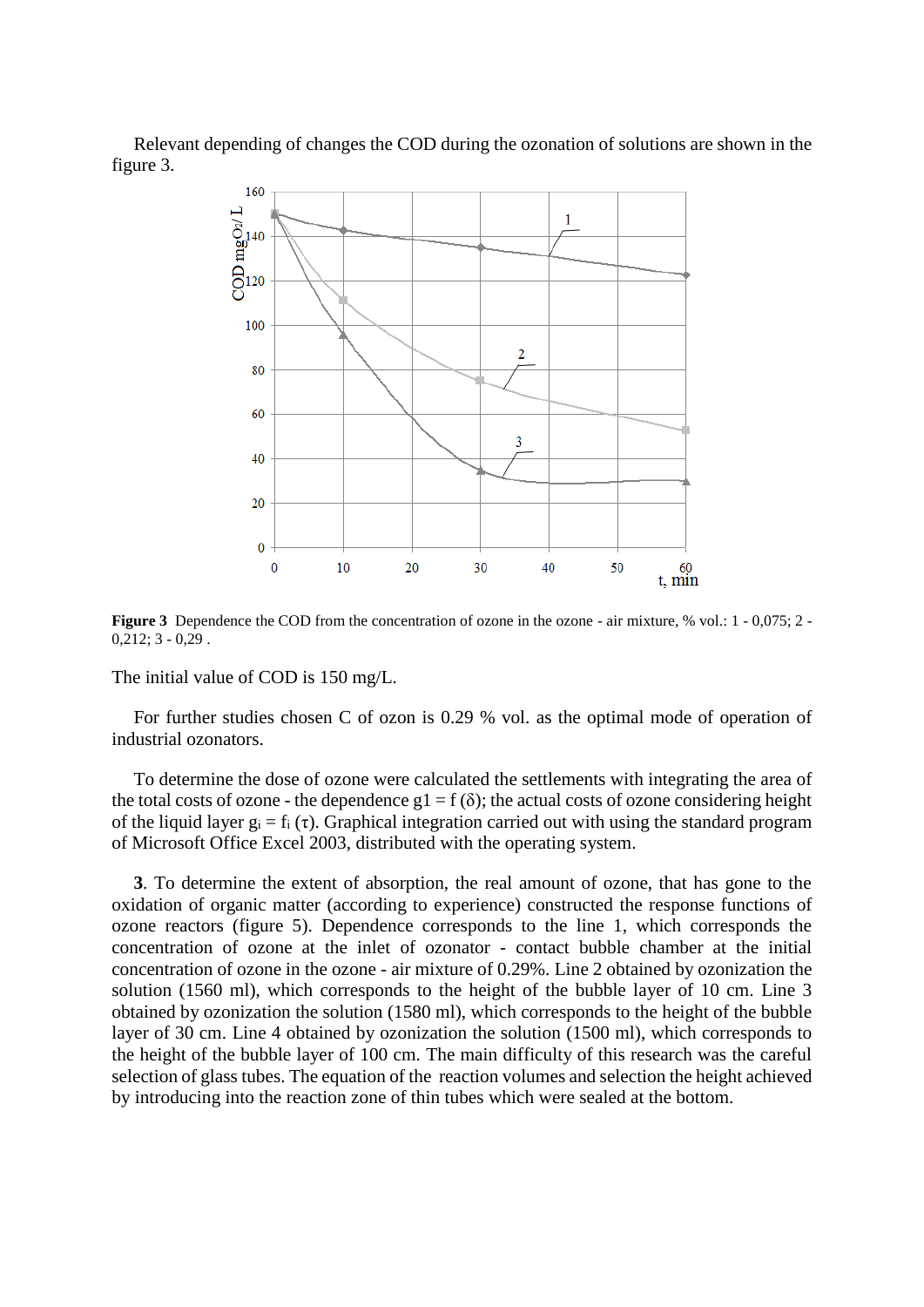

**Figure 4** Dependence the COD doring the ozonation the solutions from the height of the liquid layer, mm: 1 -100; 2 - 500; 3 - 1000 (the system of g - g).

The concentration of ozone in the ozone - air mixture is 0.29%.



**Figure 5** The influence of the height of the liquid layer to the degree of ozone using. 1 - ozone concentration at the inlet of the reaction zone; 2 - 5 - ozone concentration at the outlet at the layer height, mm: 2 - 100 (g-g); 3 - 300 (g-g); 4 - 1000 (g-g); 5 - 1000 (g-l-g);